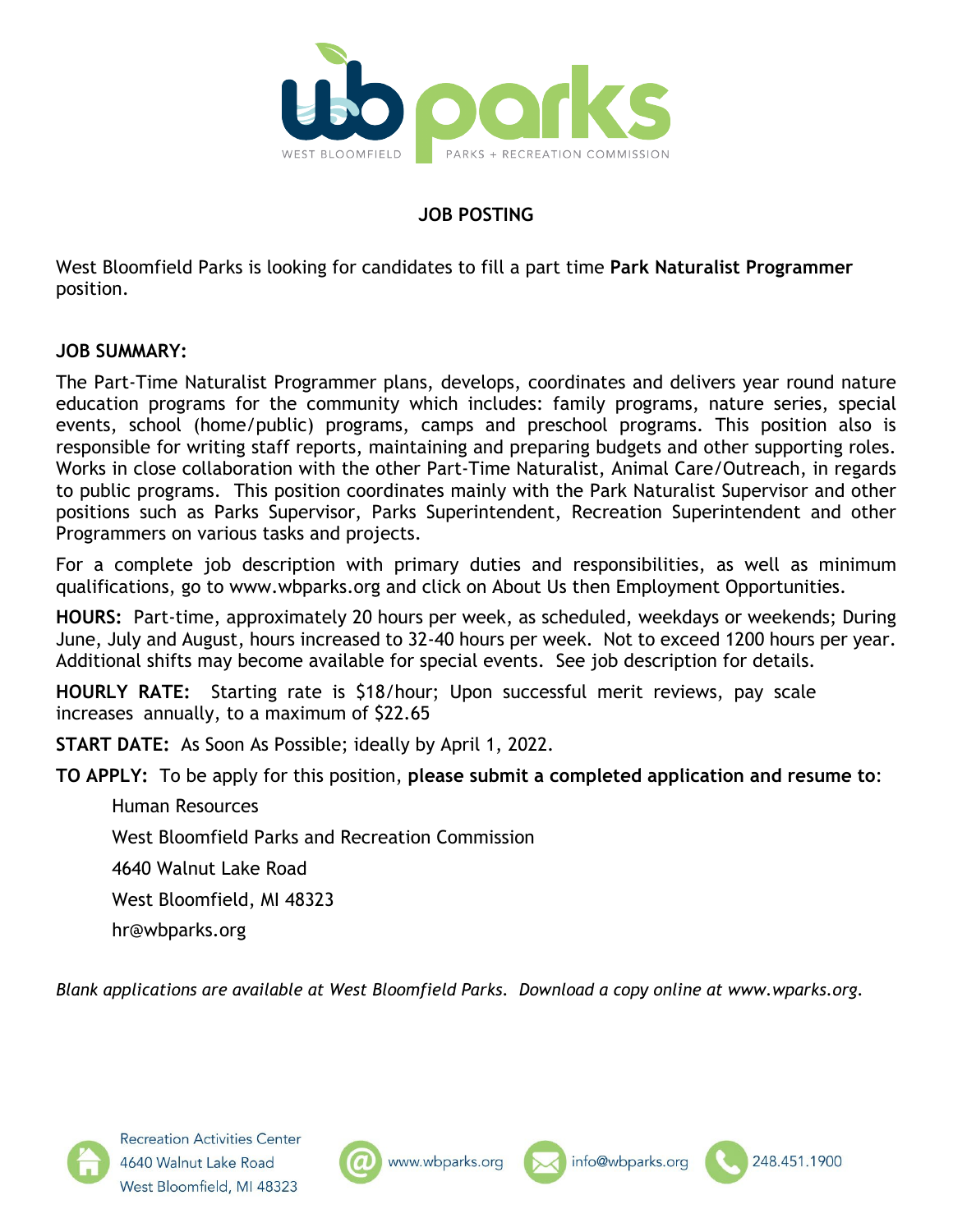

## **Job Description Job Title: Part-Time Naturalist, Programmer Department:Recreation FLSA Status: Non-Exempt, Part-time Salary Grade: Grade 9**

## **Position Description Summary:**

The Part-Time Naturalist Programmer plans, develops, coordinates and delivers year round nature education programs for the community which includes: family programs, nature series, special events, school (home/public) programs, camps and preschool programs. This position also is responsible for writing staff reports, maintaining and preparing budgets and other supporting roles. Works in close collaboration with the other Part-Time Naturalist, Animal Care/Outreach, in regards to public programs. This position coordinates mainly with the Park Naturalist Supervisor and other positions such as Parks Supervisor, Parks Superintendent, Recreation Superintendent and other Programmers on various tasks and projects.

#### **Working Hours:**

Typical work hours will vary, Monday-Friday. Some evening and weekend work will be required.

### **Essential Function(s) of the Position:**

*The duties listed below are intended only as illustrations of the various types of work that may be performed. The omission of specific statements of duties does not exclude them from the position if the work is similar, related or a logical assignment to the level and/or class of this position.*

- Plan, develop, coordinate and deliver a variety of interpretive nature education and water-based programs; Lead on senior hike and/or family hike series. Lead or co-lead nature-based special events.
- Plan, develop, and coordinate an 8 week Nature Camp program and oversee Nature Camp staff. Camps will have different themes and be targeted at different age groups. Co-lead Camp Admin meetings with Recreation Manager. Camp planning also includes: Nature Camp Manager orientation, Nature Camp Counselor Orientations, Nature Camp Parent Open House and End of the Summer Parent Night.
- Work with the Recreation team for special events and programs.
- Collaborate with the Marketing Manager and other Naturalist/Programmers to develop content and materials for the park bulletin boards and displays, recreation program brochure, and press releases to market and promote the natural areas and Trails.
- Resolve problems and exchange information together with Park Naturalists.
- Monitor customer satisfaction of recreational programs and activities via surveys and other performance measures.
- Cross train with PT Naturalist animal care and appointment focus.
- Attend professional development opportunities as assigned; attend local and state networking meetings as scheduled.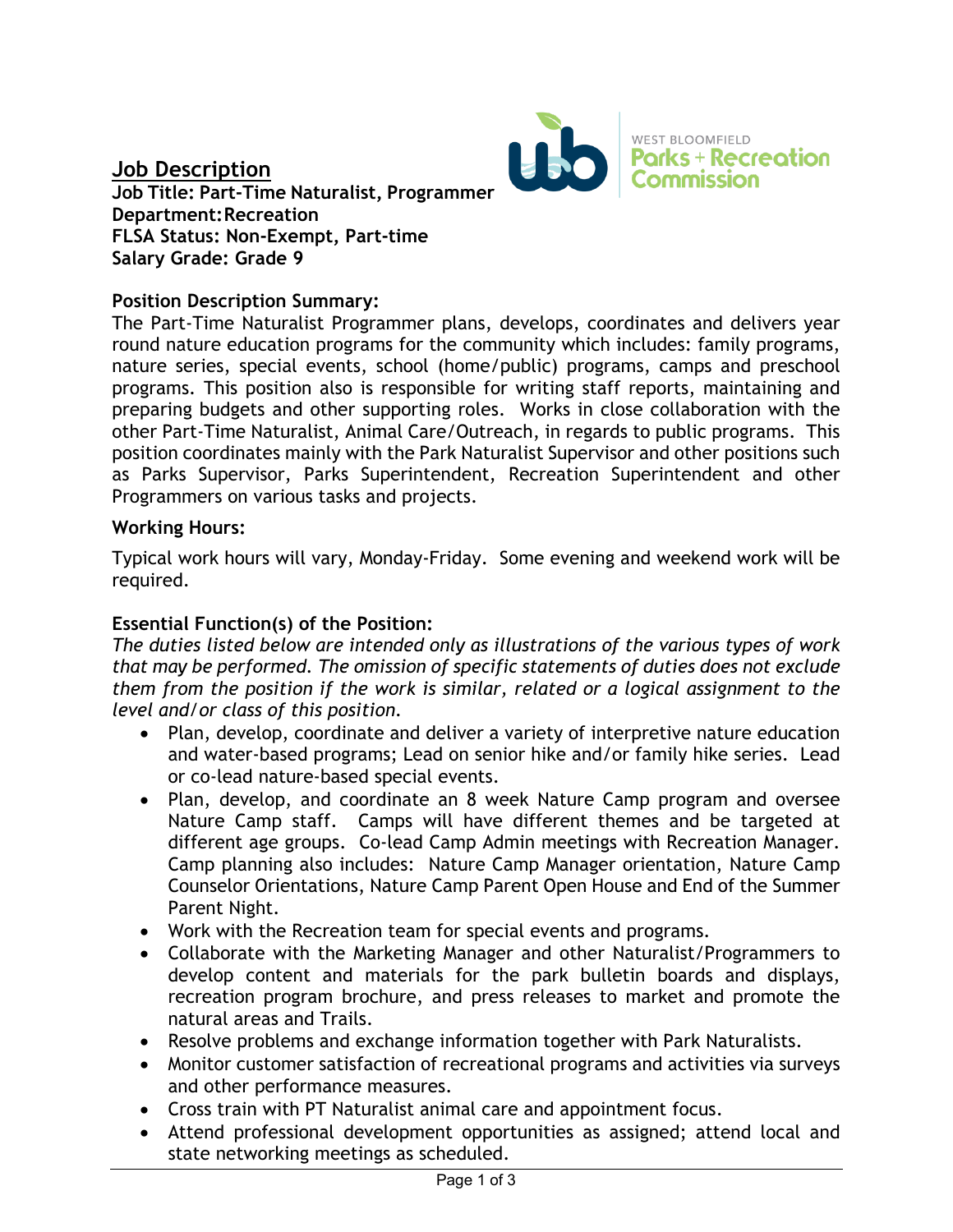- Adhere to Commission guidelines, policies and procedures.
- Other duties as assigned.

### **Education/Experience/Licenses/Certificates:**

- Bachelor's degree (or in process of) in outdoor recreation management, science, education or related area is required.
- One to two years of related experience including environmental interpretation, nature center operations, recreation programming, science or environmental education, special events planning/management, and budget development responsibilities.
- Experience in program management.
- Experience in summer camp management including seasonal summer staff.
- Experience working in an office and outdoor setting.
- Ability to deliver highly effective customer service.
- Basic knowledge of RecPro is preferred.
- First Aid and CPR Certification within six months of hire in date.
- Must possess valid Michigan Driver's License.

#### **Knowledge, Skills and Abilities:**

- Strong verbal and written communication skills.
- Interpersonal skills necessary to effectively facilitate a variety of interpretive nature programs and activities for residents of varying ages.
- Ability to express ideas clearly and concisely.
- Analytical ability to develop a variety of programs, activities, camp and special events that appeal to residents.
- Ability to implement new and trendy ideas into programming, including nature education trends and ideas.
- Strong classroom management or behavior management experience.
- Must be enthusiastic and a motivational leader when working with children.
- Excellent organizational skills with emphasis on detail.
- Ability to handle questions, complaints and concerns from the public and from employees in a professional manner.
- Ability to maintain excellent customer service skills.
- Ability to organize work and be able to work independently, as well as with a team.
- Ability to exercise mature judgment and initiative in analyzing programs and recommending solutions.
- Must be productive, courteous, flexible, resourceful and creative as well as have effective work skills.
- Ability to fish, canoe and kayak; Able to teach and lead preferred.
- Ability to snowshoe; Able to teach and lead preferred.
- Ability to operate various pieces of office equipment.
- Must be professional in appearance.